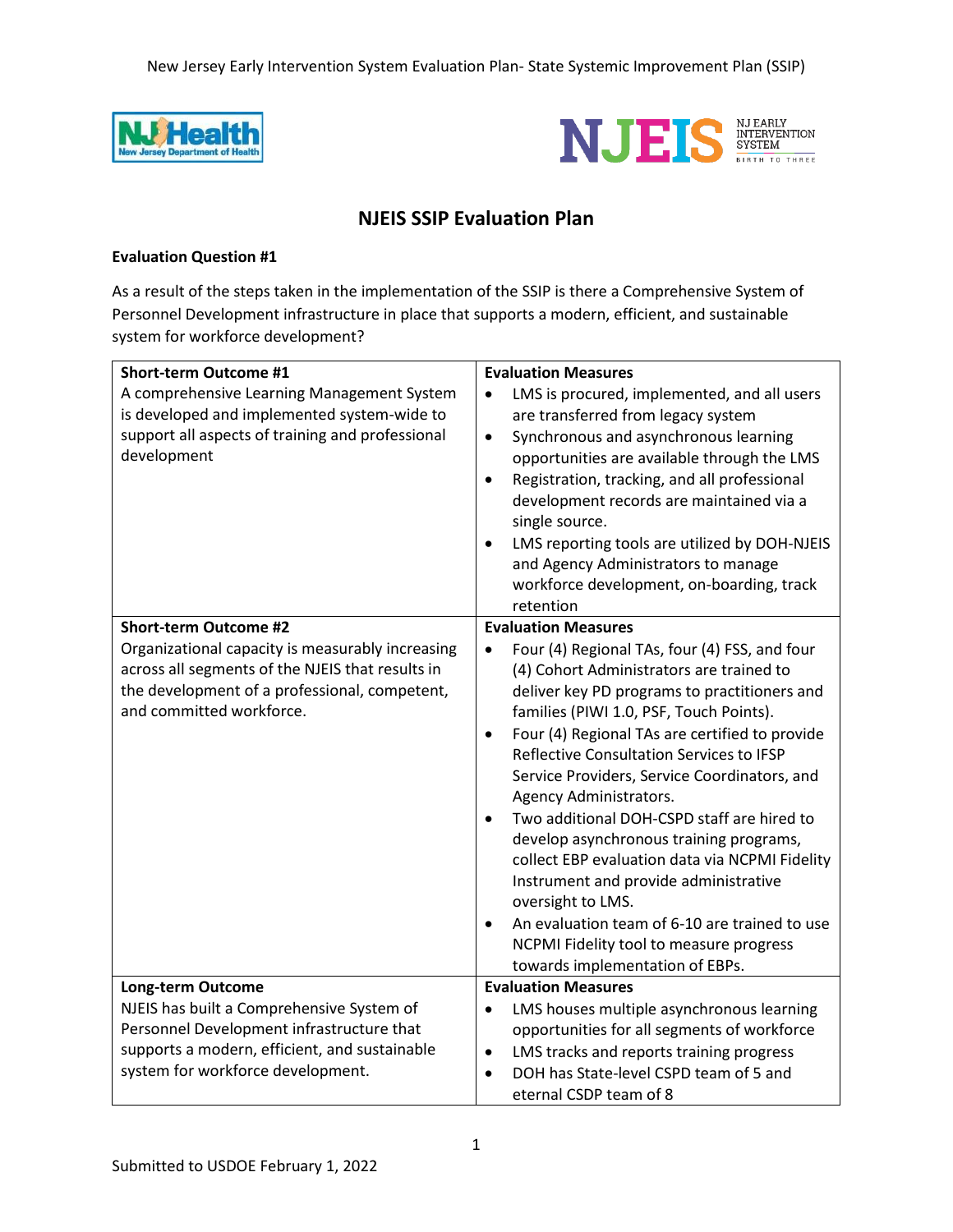## **Evaluation Question #2**

As a result of the steps taken in the implementation of the SSIP is the meaning and significance of early relational health clearly and consistently articulated, communicated, and supported across all stakeholder groups as the foundation of healthy social emotional development?

| <b>Short-term Outcome #1</b><br>A working definition of ERH in the NJEIS is<br>developed and consistently woven in and<br>through all relevant system materials,<br>documents, and modes of communication used<br>to reach internal and external stakeholder<br>groups. | <b>Evaluation Measures</b><br>ERH definition is adopted by NJEIS.<br>Materials are identified and updated with<br>$\bullet$<br>ERH language and focus.<br>Communication channels are updated with<br>$\bullet$<br>ERH language and focus.                                                                                                                                              |
|-------------------------------------------------------------------------------------------------------------------------------------------------------------------------------------------------------------------------------------------------------------------------|----------------------------------------------------------------------------------------------------------------------------------------------------------------------------------------------------------------------------------------------------------------------------------------------------------------------------------------------------------------------------------------|
| <b>Short-term Outcome #2</b><br>The concept of ERH is introduced and<br>communicated to families at all relevant points<br>throughout the EI process.                                                                                                                   | <b>Evaluation Measures</b><br>75% of IFSP Service Providers and Service<br>Coordinators have completed initial training<br>in ERH concepts.<br>Family Matters website is updated.<br>$\bullet$<br>Relevant system touch points are identified<br>$\bullet$<br>and updated to include appropriate<br>messaging.                                                                         |
| <b>Long-term Outcome</b><br>The meaning and significance of early relational<br>health is understood and supported across all<br>platforms, materials, and stakeholder groups.                                                                                          | <b>Evaluation Measures</b><br>NJEIS Family Outcome Survey shows 70% of<br>٠<br>families have received information on ERH.<br>Practitioner survey shows 85% of workforce<br>$\bullet$<br>understands how ERH is a foundational<br>concept for EI.<br>Family Matters website, Facebook and<br>$\bullet$<br>Twitter feeds have dedicated space for ERH<br>resources and/or conversations. |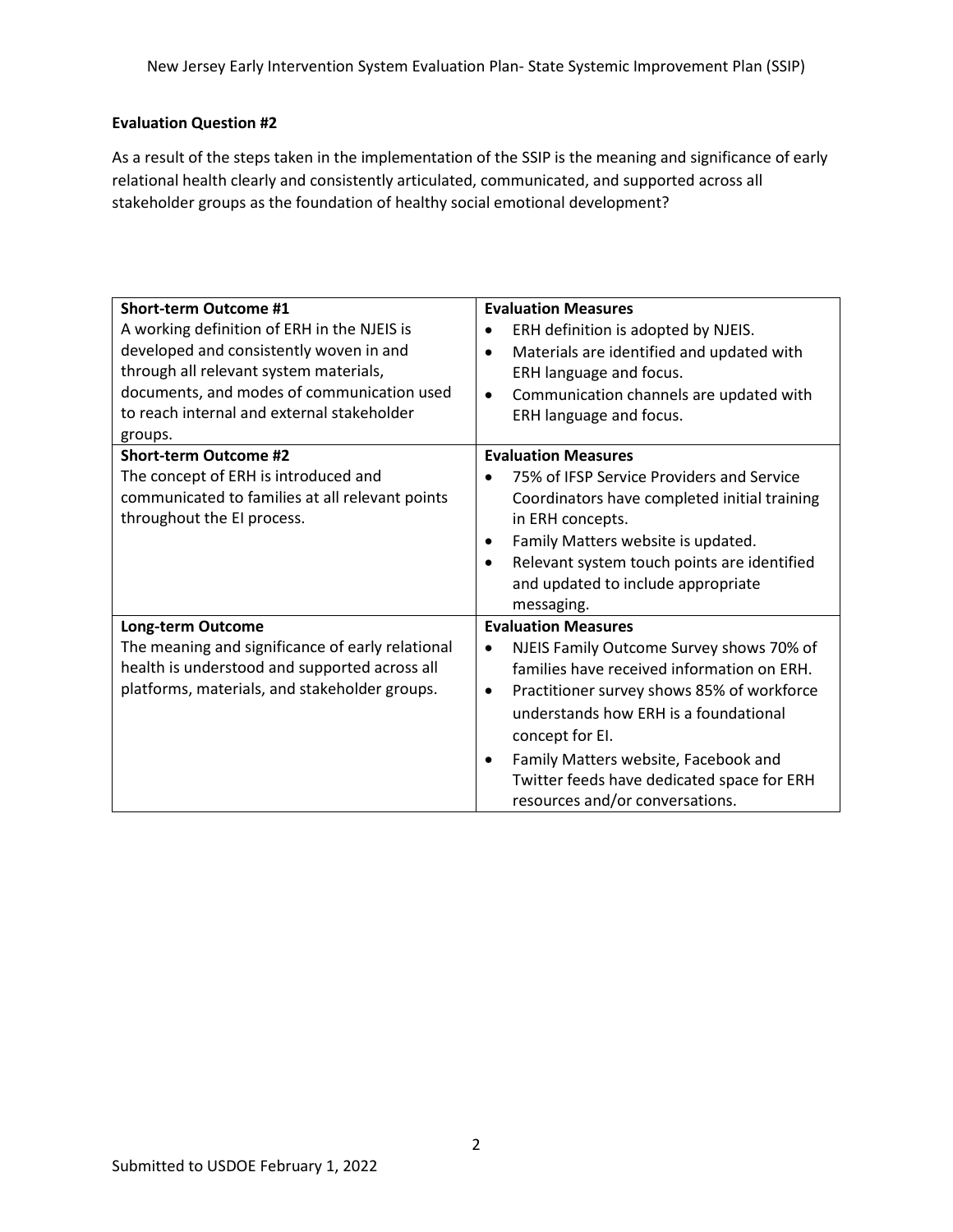## **Evaluation Question #3**

As a result of the steps taken in the implementation of the SSIP do practitioners have knowledge of the early relational health needs of families, skills to use the identified evidence-based practices, and access to relevant resources, to improve children's social emotional development?

| Short-term Outcome #1                                | <b>Evaluation Measures</b>                                 |
|------------------------------------------------------|------------------------------------------------------------|
| NJEIS practitioners in all roles attend appropriate, | 75% of practitioners have completed initial<br>$\bullet$   |
| meaningful, and relevant training and                | training on ERH.                                           |
| professional development (IFSP Service               | 75% of practitioners have completed initial<br>$\bullet$   |
| Providers, On-going Service Coordinators, SPOE       | DEI training.                                              |
| Service Coordinators, TETs).                         | 50% of practitioners have completed training<br>$\bullet$  |
|                                                      | on at least two EBPs.                                      |
|                                                      | 50% of Cohort practitioners have completed<br>$\bullet$    |
|                                                      | Touch Points training.                                     |
|                                                      | 75% of Cohort practitioners have completed<br>$\bullet$    |
|                                                      | KBCM training.                                             |
|                                                      | 75% of Cohort IFSP Service Providers have<br>$\bullet$     |
|                                                      | completed PIWI 1.0 training.                               |
|                                                      | 95% of SCs have completed RBI training<br>$\bullet$        |
|                                                      | 20 SCs have completed RBI Endorsement                      |
|                                                      | training.                                                  |
|                                                      | EBP implementation fidelity data is captured<br>$\bullet$  |
|                                                      | from 25% of Cohort practitioners using                     |
|                                                      | NCPMI Fidelity Instrument.                                 |
| <b>Short-term Outcome #2</b>                         | <b>Evaluation Measures</b>                                 |
| Coaching and reflective supervision and              | Reflective Consultation calendar is created.               |
| consultation practices are used to encourage         | Registration link for Reflective Consultation<br>$\bullet$ |
| transfer of learning and to provide emotional and    | services is established on LMS.                            |
| professional support to practitioners.               | 50% of Cohort practitioners have participated<br>$\bullet$ |
|                                                      | in an RC group.                                            |
|                                                      | Rescue Plan Funds have provided a stipend<br>$\bullet$     |
|                                                      | system for RC group attendance.                            |
|                                                      | Four (4) Regional TAs have received<br>$\bullet$           |
|                                                      | continuous coaching/reflective consultation                |
|                                                      | support from MSU.                                          |
| <b>Short-term Outcome #3</b>                         | <b>Evaluation Measures</b>                                 |
| NJEIS practitioners have knowledge of ERH, skills    | Data from NCPMI Fidelity Instrument show<br>$\bullet$      |
| to use the identified evidence-based practices,      | 80% of practitioners demonstrate                           |
| and access to relevant resources.                    | competence in using EBPs compared to initial               |
|                                                      | baseline.                                                  |
|                                                      | 85% of FDAs reflect ERH focus and the use of<br>$\bullet$  |
|                                                      | EBPs to develop child and family outcomes.                 |
|                                                      | Survey data shows 90% of Service<br>٠                      |
|                                                      | Coordinators know the role of their regional               |
|                                                      | Family Support Specialist in identifying                   |
|                                                      | resources for families.                                    |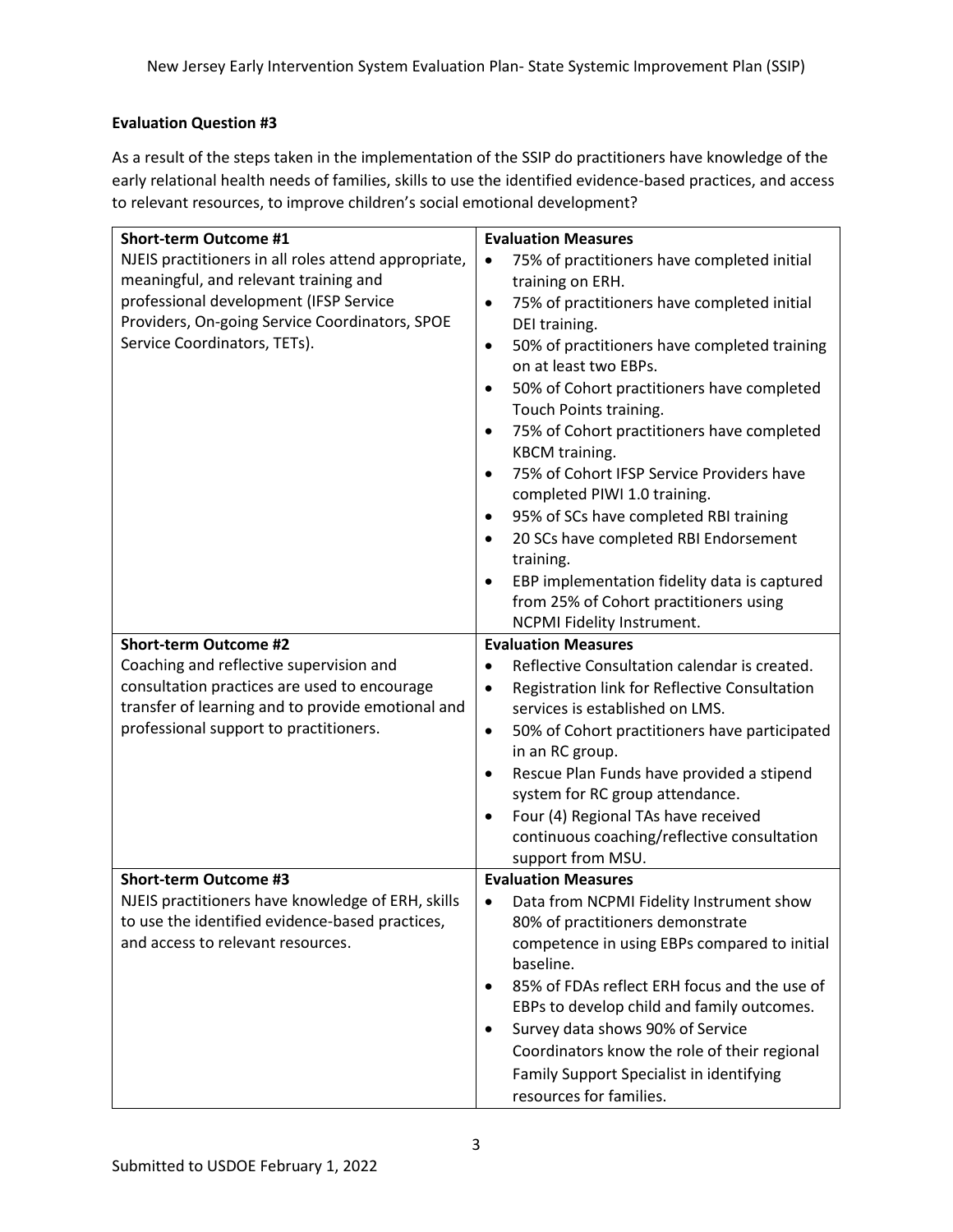| Long-term Outcome                         | Indicator 3 data meets identified target for |
|-------------------------------------------|----------------------------------------------|
| Social emotional development outcomes for | the social emotional development of children |
| children exiting EI have improved.        | exiting the program (SiMR)                   |